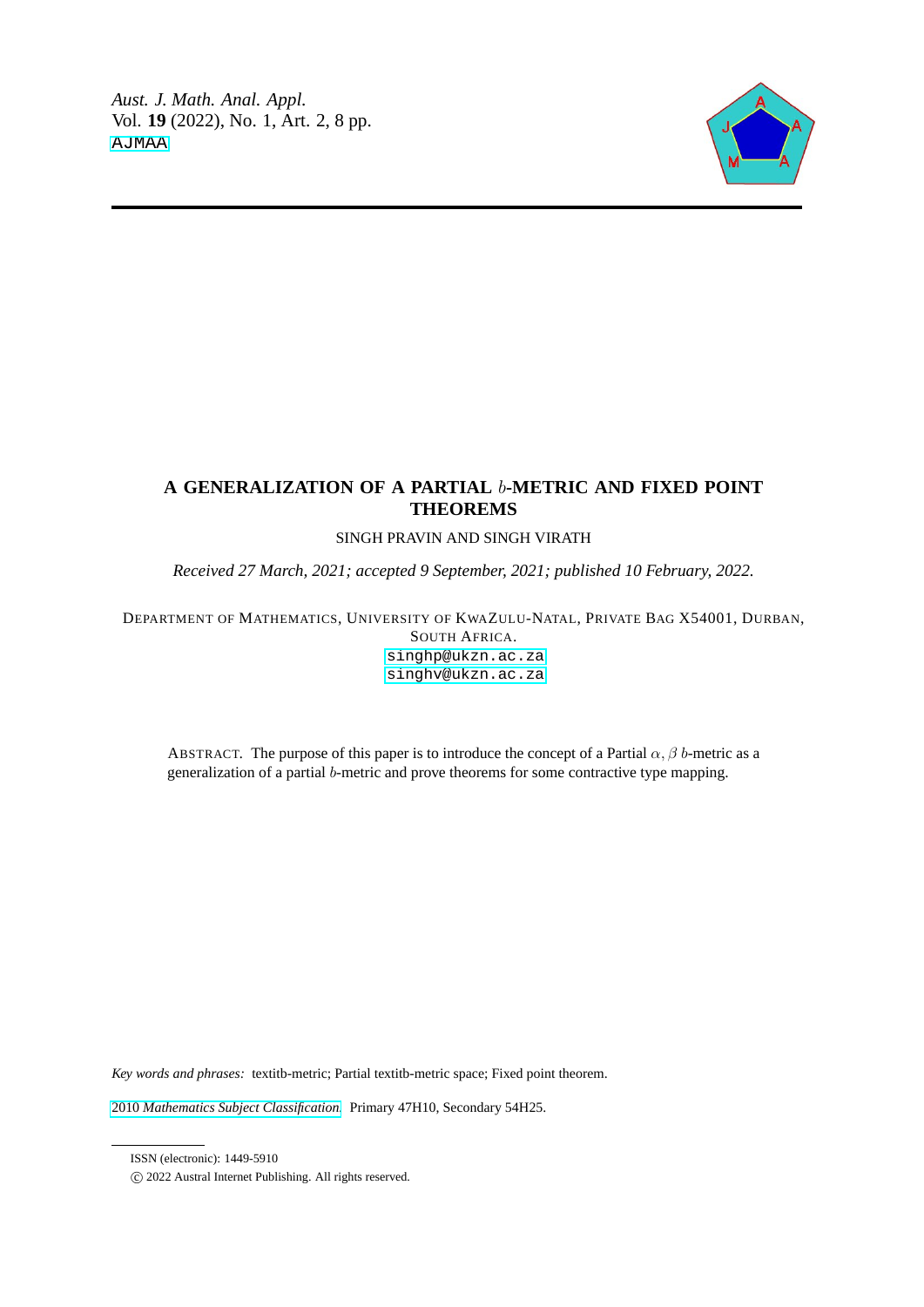### 1. **INTRODUCTION**

The advancements in technology have lead researchers to extend and improve the concept of a metric space to accomodate the various applications like, modular metric, complex-valued metric , b-metric spaces and partial metric spaces. The concept of partial metric space was proposed by Matthews in 1992.

Matthews, introduced the notion of a partial metric space as a denotational semantics of dataflow network. The most important difference of a partial metric rather than a standard metric is the existing possibility of a non-zero self distance, [\[2\]](#page-7-0). The author further showed that the Banach contraction principle is valid in partial metric spaces. In 1993, Bakhtin, introduced the concept of b-metric space and proved the Banach contraction principle in the b-metric space,[\[1\]](#page-7-1). Shukla, introduced the partial b-metric and generalization of many results related to fixed point theories have been studied in these spaces, [\[3\]](#page-7-2). O'Neill generalized the concept of a partial metric space further by admitting negative distances. The partial metric defined by are dualistic partial metric,[\[5\]](#page-7-3). In a generalization by Heckmann, omitted the small self distance axiom and called the partial metric a weak partial metric,[\[6\]](#page-7-4).

In 2014, Satish introduced the concept of a partial b-metric space and proved the fixed point theorem of the Banach contraction principle and Kannan type mapping in partial metric spaces, [\[4\]](#page-7-5). In the paper we shall focus on the very interesting generalization of metric spaces namely, partial metric spaces.

**Definition 1.1.** Let X be a non-empty set. A function  $d: X \times X \rightarrow [0, \infty)$  is a partial b-metric on X [\[3\]](#page-7-2), if there exists a real number  $\alpha \geq 1$  such that the following conditions hold for all  $x, y, z \in X$ :

(i)  $d(x, x) = d(x, y) = d(y, y) \iff x = y$ (ii)  $d(x, x) \leq d(x, y)$ (iii)  $d(x, y) = d(y, x)$ (iv)  $d(x, y) \leq \alpha [d(x, z) + d(z, y)] - d(z, z)$ 

The pair  $(X, d)$  is a called a partial b-metric space.

**Example 1.1.** *Let*  $X = [0, \infty)$ ,  $p > 1$  *a constant such that*  $d(x, y) = [\max_{x, y \in X} \{x, y\}]^p$  +  $|x-y|^p$  for all  $x, y, z \in X$ . Then  $(X, d)$  is a partial b-metric space.

<span id="page-1-0"></span>**Definition 1.2.** Let X be a non-empty set. A function  $\rho: X \times X \to [0, \infty)$  is a generalized  $\alpha, \beta$ partial b-metric on X if there exists real numbers  $\alpha, \beta \geq 1$  such that the following conditions hold for all  $x, y, z \in X$ :

(i)  $x = y \iff \rho(x, x) = \rho(x, y) = \rho(y, y)$ (ii)  $\rho(x, x) \leq \rho(x, y)$ (iii)  $\rho(x, y) = \rho(y, x)$ (iv)  $\rho(x, y) < \alpha \rho(x, z) + \beta \rho(z, y) - \rho(z, z)$ 

The pair  $(X, \rho)$  is a called an  $\alpha$ ,  $\beta$  partial b-metric space. In an  $\alpha$ ,  $\beta$  b-metric space  $(X, \rho)$ , if  $\rho(x, y) = 0$  for  $x, y \in X$  then  $x = y$  but the converse may not be true. Every partial b-metric is an  $\alpha$ ,  $\beta$  partial b-metric with  $\alpha = \beta$ .

The following example justifies the generalization presented in definition [1.2.](#page-1-0)

**Example 1.2.** *Let*  $X = (1, 3)$  *and let*  $\rho : X \times X \rightarrow [0, \infty)$  *be a function defined by* 

$$
\rho(x, y) = e^{|x-y|} + \frac{1}{2},
$$

*To show that the example is a generalized*  $\alpha$ ,  $\beta$  *partial b-metric, we verify properties (i)-(iv) of definition [1.2.](#page-1-0)*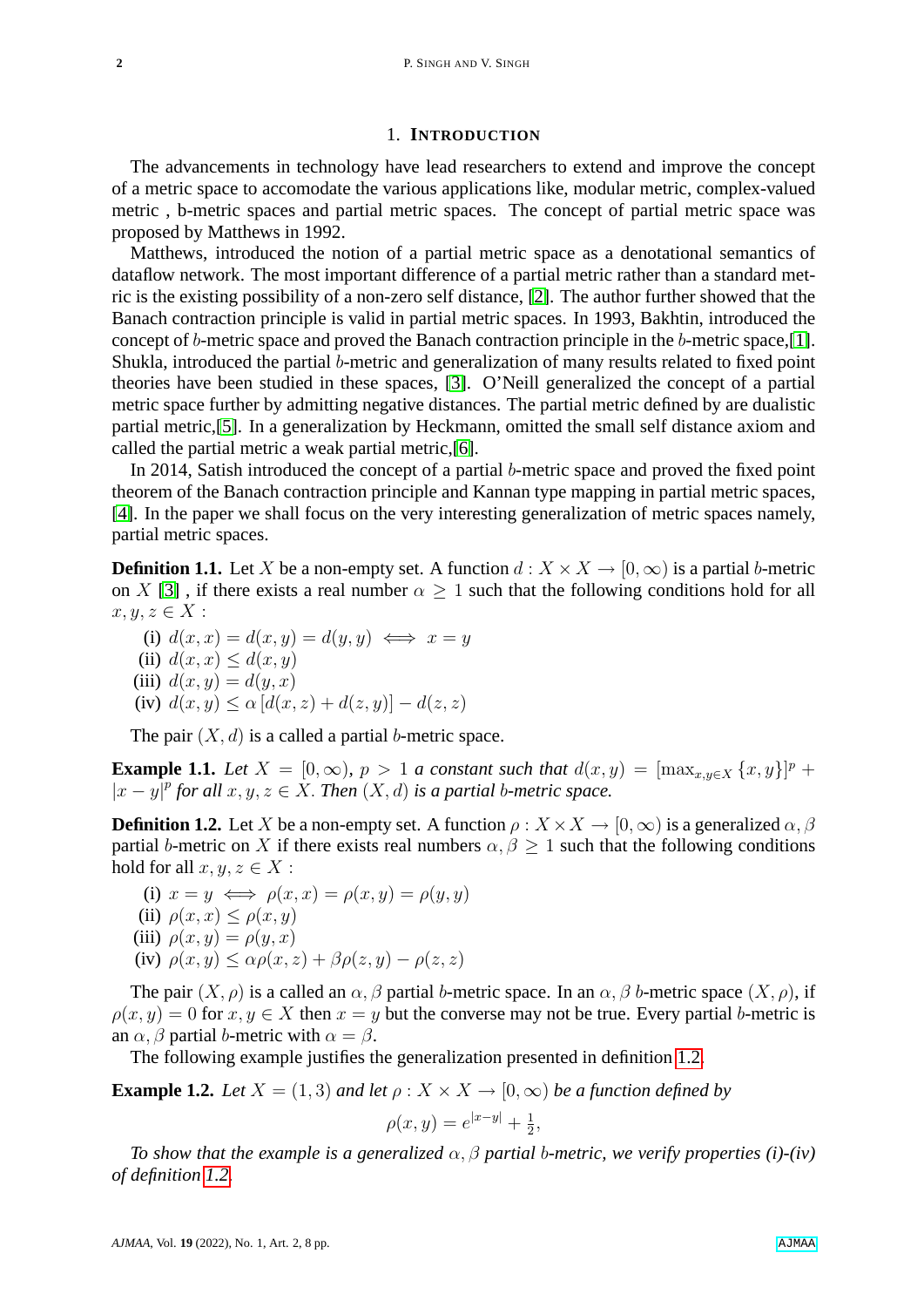*Property (i): for*  $x, y \in X$ *If*  $x = y$ *, we get* 

$$
1 + \frac{1}{2} = e^{|x-y|} + \frac{1}{2}
$$

*since*  $e^0 = 1$ *.*  $If \frac{3}{2} = e^{|x-y|} + \frac{1}{2}$  $\frac{1}{2}$  then  $e^{|x-y|} = 1$  which implies  $x = y$ .

*Property (ii): For*  $x, y \in X$  $\rho(x, x) = \frac{3}{2} \leq e^{|x-y|} + \frac{1}{2}$  $\frac{1}{2}$  *since*  $e^x \ge 1$  *for all*  $x \ge 0$ *.* 

*Property (iii): For*  $x, y \in X$ *, since*  $e^{|x-y|} = e^{|y-x|}$  *it follows that*  $\rho(x, y) = \rho(y, x)$ *Property (iv): For*  $x, y, z \in X$ ,

$$
\rho(x,y) \le e^{|x-z|+|z-y|}
$$
  
=  $e^{\frac{1}{3}|x-z|+\frac{2}{3}|z-y|}e^{\frac{2}{3}|x-z|+\frac{1}{3}|z-y|} + \frac{1}{2}$   

$$
\le \sup_{x,y,z \in X} e^{\frac{1}{3}|x-z|+\frac{2}{3}|z-y|} (\frac{2}{3}e^{|x-z|} + \frac{1}{3}e^{|z-y|}) + \frac{1}{2}
$$
  

$$
\le \frac{2}{3}e^2e^{|x-z|} + \frac{1}{3}e^2e^{|z-y|} + \frac{1}{2}
$$
  

$$
< \frac{2}{3}e^2e^{|x-z|} + \frac{1}{3}e^2e^{|z-y|} + \frac{2}{3}e^2\frac{1}{2} + \frac{1}{3}e^2\frac{1}{2} - \frac{3}{2}
$$

since  $4 < e^2$ , it follows that

$$
\rho(x, y) \le \alpha \rho(x, z) + \beta \rho(z, y) - \rho(z, z),
$$

*where*  $\alpha = \frac{2}{3}$  $\frac{2}{3}e^2 \geq 1$  and  $\beta = \frac{1}{3}$  $\frac{1}{3}e^2 \geq 1$ . We conclude that  $(X, \rho)$  is an  $\alpha, \beta$  partial b-metric *space.*

One introduces a topology  $\tau$  on a generalized  $\alpha$ ,  $\beta$  partial b-metric space  $(X, \rho)$  whose base is the family of open balls  $B_0(x, \epsilon)$  with centre  $x \in X$  and radius  $\epsilon > 0$  is given by  $B_0(x, \epsilon) =$  ${y \in X : \rho(x, y) < \epsilon + \rho(x, x)}$  and  $\overline{B_{\rho}(x, \epsilon)} = {y \in X : \rho(x, y) \le \epsilon + \rho(x, x)}$ 

**Definition 1.3.** Let  $(X, \rho)$  be an  $\alpha$ ,  $\beta$  partial b-metric space, and let  $\{x_n\}$  be a sequence in X and  $x \in X$ . Then:

- (i) The sequence  $\{x_n\}$  converges to  $x \in X$ , if  $\lim_{n\to\infty} \rho(x_n, x) = \rho(x, x)$ .
- (ii) The sequence  $\{x_n\}$  is a Cauchy in  $(X, \rho)$ , if  $\lim_{n,m\to\infty} \rho(x_n, x_m)$  exists and is finite.
- (iii) The  $\alpha$ ,  $\beta$  partial b- metric space  $(X, \rho)$  is complete, if every Cauchy sequence  $\{x_n\}$  in X there exists  $x \in X$  such that  $\lim_{n,m \to \infty} \rho(x_n, x_m) = \lim_{n \to \infty} \rho(x_n, x) = \rho(x, x)$ .

#### 2. **FIXED POINT THEOREM FOR GENERALIZED** α, β **PARTIAL** b**-METRIC SPACES**

The following theorem is an analog to the Banach contraction principle in  $\alpha$ ,  $\beta$  partial bmetric space.

**Theorem 2.1.** *Let*  $(X, \rho)$  *be a complete*  $\alpha, \beta$  *partial b-metric space and*  $T : X \rightarrow X$  *a mapping such that*

<span id="page-2-0"></span>
$$
\rho(Tx, Ty) \le \lambda \rho(x, y)
$$

*for all*  $x, y \in X$ *, where*  $\lambda \in [0, 1)$ *, then* T *has a unique fixed point.*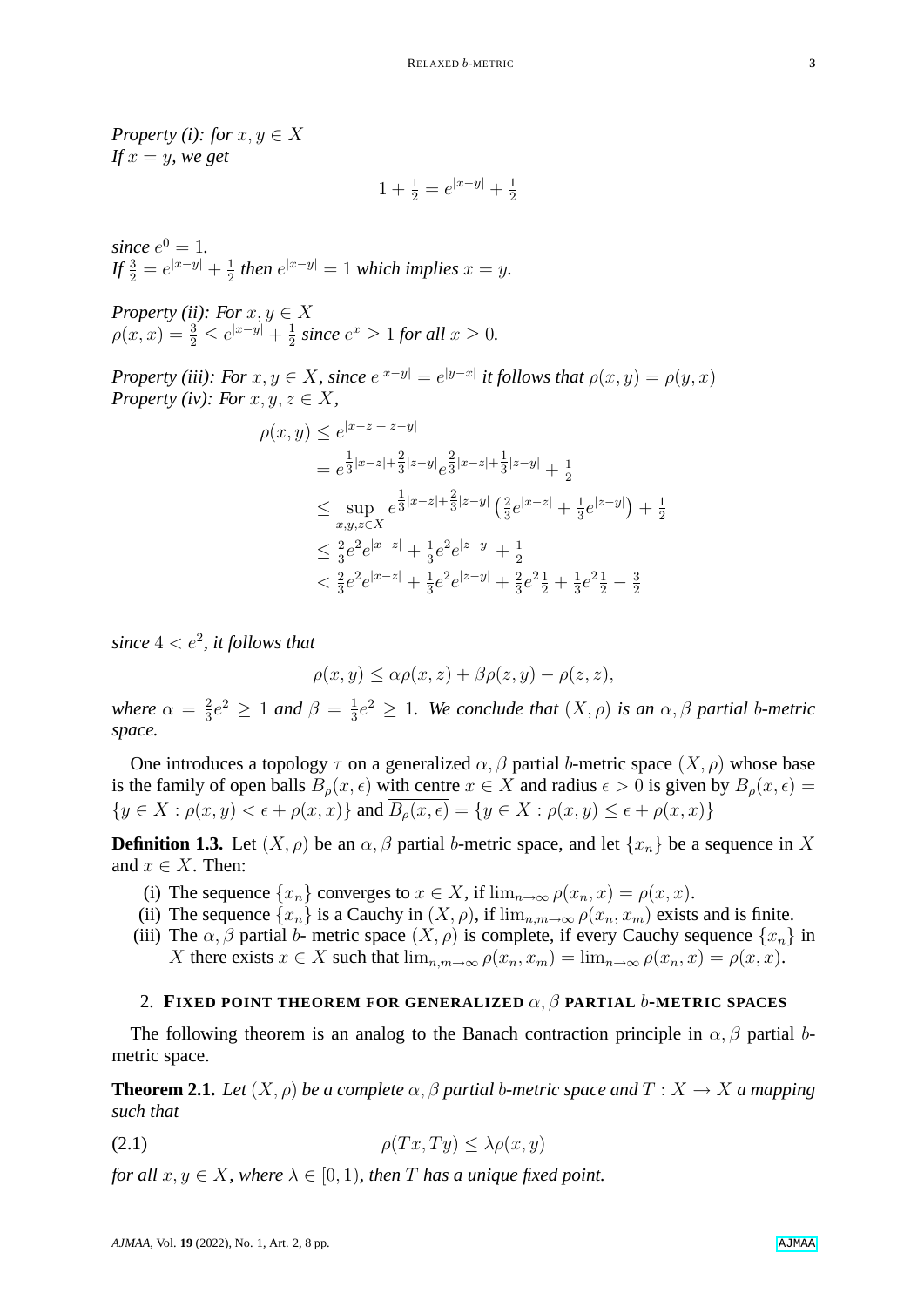*Proof.* We begin the proof by showing that if fixed points of T exists, then it is unique. Let  $x^*, x^{**} \in X$  be distinct fixed points of T. It follows from [\(2.1\)](#page-2-0) that

$$
\rho(x^*, x^{**}) = \rho(Tx^*, Tx^{**}) \le \lambda \rho(x^*, x^{**}) \n< \rho(x^*, x^{**})
$$

a contradication. Therefore, we must have that  $\rho(x^*, x^{**}) = 0$ . Furthermore, if  $x^*$  is a fixed point and  $\rho(x^*, x^*) > 0$  then from [\(2.1\)](#page-2-0) we get

$$
\rho(x^*,x^*) = \rho(Tx^*,Tx^*) \leq \lambda \rho(x^*,x^*) < \rho(x^*,x^*)
$$

a contradiction, thus  $\rho(x^*, x^*) = 0$ .

For the existence of a fixed point for  $\lambda \in [0,1)$ , we choose  $n_0 \in \mathbb{N}$  such that  $\lambda^{n_0} < \frac{\epsilon}{2(\alpha - 1)}$  $2(\alpha+\beta)$ for  $0 < \epsilon < 1$ . Let  $(T^{n_0})^k x_0 = x_k$  for all  $k \in \mathbb{N}$ , where  $x_0 \in X$  is arbitrary. For  $x, y \in X$ 

$$
\rho((T^{n_0})x,(T^{n_0})y) \leq \lambda^{n_0} \rho(x,y)
$$

For any  $k \in \mathbb{N}$ , we get

(2.2) 
$$
\rho(x_{k+1}, x_k) \leq \lambda^{n_0} \rho(x_k, x_{k-1})
$$

$$
\leq (\lambda^{n_0})^k \rho(x_1, x_0) \to 0
$$

as  $k \to \infty$ . It follows that we can choose  $x_m \in \mathbb{N}$  such that  $\rho(x_{m+1}, x_m) < \frac{\epsilon}{2(\alpha - 1)}$  $rac{\epsilon}{2(\alpha+\beta)}$ . We shall now show that  $T^{n_0} \left( \overline{B_\rho(x_m, \frac{\epsilon}{2})} \right)$  $\left(\frac{\epsilon}{2}\right)$   $\subset \overline{B_\rho(x_m, \frac{\epsilon}{2})}$  $\frac{\epsilon}{2}$ .

Since  $x_m \in B_\rho(x_m, \frac{\epsilon}{2})$  $\frac{\epsilon}{2}$ ) it follows that  $B_{\rho}(x_m, \frac{\epsilon}{2})$  $(\frac{\epsilon}{2}) \neq \emptyset$ . Let  $z \in B_{\rho}(x_m, \frac{\epsilon}{2})$  $\frac{\epsilon}{2}$ ) be arbitrary, then we get

$$
\rho(T^{n_0}z, T^{n_0}x_m) \leq \lambda^{n_0}\rho(z, x_m)
$$
  

$$
\leq \frac{\epsilon}{2(\alpha+\beta)} \left[\frac{\epsilon}{2} + \rho(x_m, x_m)\right]
$$
  

$$
< \frac{\epsilon}{2(\alpha+\beta)} [1 + \rho(x_m, x_m)]
$$

Therefore,

$$
\rho(T^{n_0}z, x_m) \leq \alpha \rho(T^{n_0}z, T^{n_0}x_m) + \beta \rho(T^{n_0}x_m, x_m) - \rho(T^{n_0}x_m, T^{n_0}x_m)
$$
  
\n
$$
\leq \alpha \frac{\epsilon}{2(\alpha+\beta)} [1 + \rho(x_m, x_m)] + \beta \frac{\epsilon}{2(\alpha+\beta)}
$$
  
\n
$$
= \frac{\epsilon}{2} \left( \frac{\alpha}{\alpha+\beta} + \frac{\beta}{\alpha+\beta} \right) + \frac{\alpha \epsilon}{2(\alpha+\beta)} \rho(x_m, x_m)
$$
  
\n
$$
< \frac{\epsilon}{2} + \rho(x_m, x_m)
$$

thus  $T^{n_0}z \in \overline{B_\rho(x_m,\frac{\epsilon}{2})}$  $\frac{\epsilon}{2}).$ 

For  $x_m \in \overline{B_\rho(x_m, \frac{\epsilon}{2})}$  $\frac{\epsilon}{2}$ ) it follows that  $T^{n_0}x_m \in \overline{B_\rho(x_m, \frac{\epsilon}{2})}$  $\frac{\epsilon}{2}$ ) and repeating the process we get  $(T^{n_0})^n x_m \in \overline{B_\rho(x_m, \frac{\epsilon}{2})}$  $\frac{2}{2}$  for all  $n \in \mathbb{N}$ . Thus we obtain  $\rho(x_n, x_k) < \frac{2}{2} + \rho(x_m, x_m)$  for all  $n, k >$ m and the sequence  $\{x_n\}$  is a Cauchy sequence since  $\rho(x_m, x_m) \leq \rho(x_{m+1}, x_m) < \frac{\epsilon}{2(\alpha+\beta)} < \frac{\epsilon}{2}$  $rac{\epsilon}{2}$ . By the completeness of X there exists  $x^* \in X$  such that  $\lim_{n\to\infty} \rho(x_n, x^*) = \rho(x^*, x^*)$ . We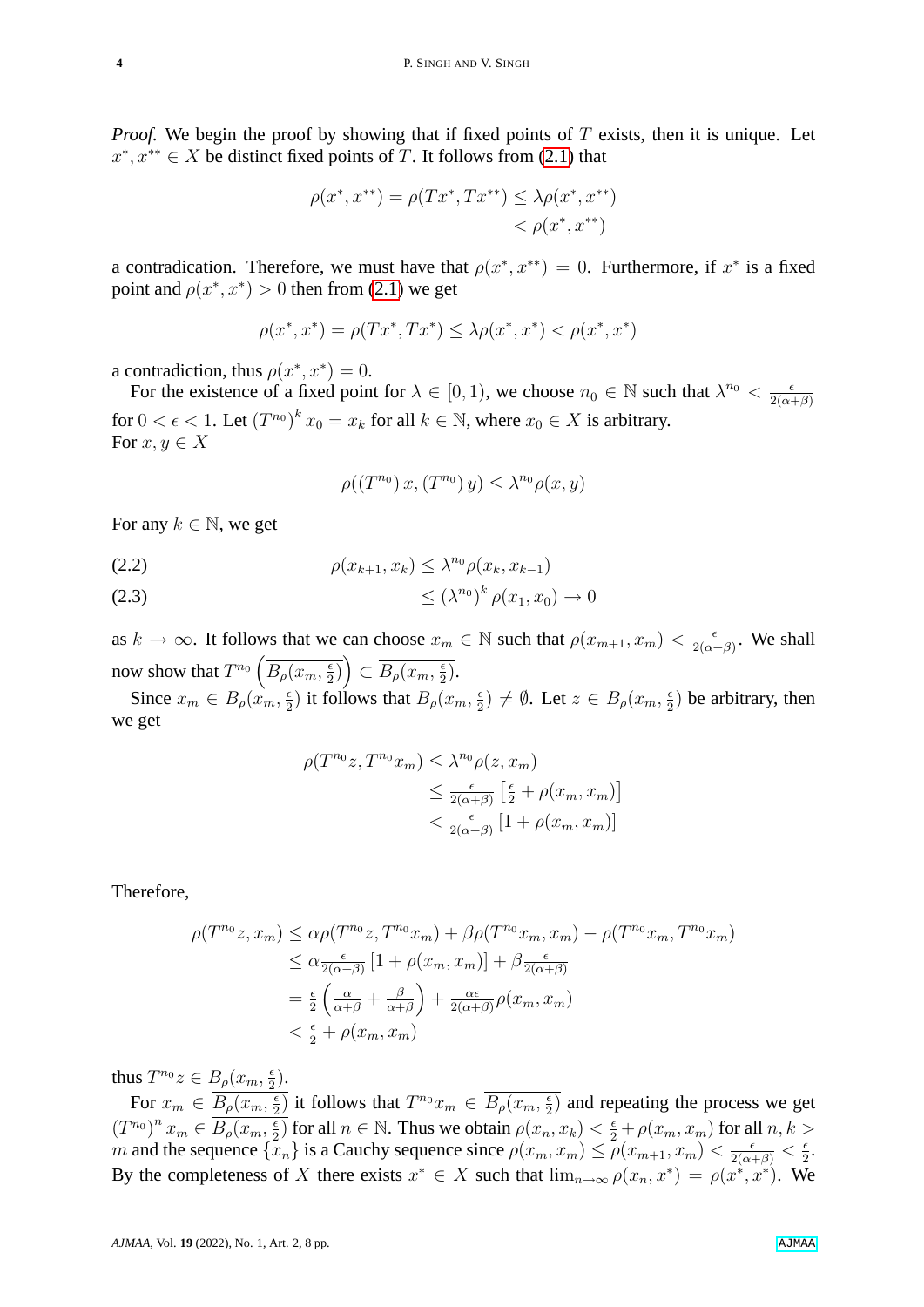shall show that  $x^*$  is a fixed point of T. For  $n \in \mathbb{N}$  we get

$$
\rho(x^*, Tx^*) \leq \alpha \rho(x^*, x_{n+1}) + \beta \rho(x_{n+1}, Tx^*) - \rho(x_{n+1}, x_{n+1})
$$
  

$$
< \alpha \rho(x^*, x_{n+1}) + \beta \rho(Tx_n, Tx^*)
$$
  

$$
\leq \alpha \rho(x^*, x_{n+1}) + \beta \lambda \rho(x_n, x^*)
$$

Thus we obtain that  $\rho(x^*, Tx^*) = 0$ . Thus  $x^*$  is a fixed point of T.

**Theorem 2.2.** Let  $(X, \rho)$  be a complete  $\alpha, \beta$  partial b-metric space and let  $T : X \to X$  be a *mapping such that*

<span id="page-4-1"></span>
$$
\rho(Tx, Ty) \le \lambda \left[ \rho(x, Tx) + \rho(y, Ty) \right]
$$

*for every*  $x, y \in X$ *, where*  $\lambda \in [0, \frac{1}{2}]$  $(\frac{1}{2}), \lambda \neq \frac{1}{\beta}$  $\frac{1}{\beta}$ . Then  $T$  has a unique fixed point in  $X$ .

*Proof.* For the existence of a fixed point, let  $x_0 \in X$ , the sequence  $\{x_n\}$  generated by the formula  $x_n = Tx_{n-1} = T^n x_0$ . Without loss of generality we may assume that  $\rho(x_n, x_{n+1}) > 0$ for all  $n \in \mathbb{N}$ , otherwise  $x_n$  is a fixed point of T for at least one  $n \geq 0$ . For any  $n \in \mathbb{N}$  it follows that

$$
\rho(x_n, x_{n+1}) = \rho(Tx_{n-1}, Tx_n)
$$
  
\n
$$
\leq \lambda [\rho(x_{n-1}, Tx_{n-1}) + \rho(x_n, Tx_n)]
$$
  
\n
$$
= \lambda [\rho(x_{n-1}, x_n) + \rho(x_n, x_{n+1})]
$$

therefore it follows that

$$
\rho(x_n, x_{n+1}) \le \left(\frac{\lambda}{1-\lambda}\right) \rho(x_{n-1}, x_n)
$$

where  $\frac{\lambda}{1-\lambda}$  < 1 since  $\lambda < \frac{1}{2}$ . On repeating the process we obtain

$$
\rho(x_n, x_{n+1}) \leq \left(\frac{\lambda}{1-\lambda}\right)^n \rho(x_0, x_1).
$$

therefore  $\lim_{n\to\infty}\rho(x_n, x_{n+1}) = 0$ . We shall now show that the sequence  $\{x_n\}$  is a Cauchy sequence. For  $n, m \in \mathbb{N}$ 

(2.7) 
$$
\rho(x_n, x_m) = \rho(Tx_{n-1}, Tx_{m-1})
$$

$$
\leq \lambda [\rho(x_{n-1}, Tx_{n-1}) + \rho(x_{m-1}, Tx_{m-1})]
$$

$$
= \lambda [\rho(x_{n-1}, x_n) + \rho(x_{m-1}, x_m)]
$$

<span id="page-4-0"></span>since  $\lim_{n\to\infty}\rho(x_n, x_{n+1}) = 0$ . For every  $\epsilon > 0$  there exists  $n_0 \in \mathbb{N}$  such that  $\rho(x_{n-1}, x_n) < \frac{\epsilon}{2}$ 2 and  $\rho(x_{m-1}, x_m) < \frac{\epsilon}{2}$  $\frac{\epsilon}{2}$  for all  $n, m \geq n_0$ . It follows from inequality [\(2.7\)](#page-4-0) that

$$
\rho(x_n, x_m) < \frac{\epsilon}{2} + \frac{\epsilon}{2} = \epsilon
$$

for all  $n, m \geq n_0$ . Thus  $\{x_n\}$  is a Cauchy sequence and  $\lim_{n,m\to\infty} \rho(x_n, x_m) = 0$ . By the completeness of the X there exists  $x^* \in X$  such that  $\lim_{n\to\infty} \rho(x_n, x^*) = \lim_{n,m\to\infty} \rho(x_n, x_m) =$  $\rho(x^*, x^*) = 0$ . We shall show that  $x^*$  is a fixed point of T. For  $n \in \mathbb{N}$ 

$$
\rho(x^*, Tx^*) \leq \alpha \rho(x^*, x_{n+1}) + \beta \rho(x_{n+1}, Tx^*) - \rho(x_{n+1}, x_{n+1})
$$
  
\n
$$
\leq \alpha \rho(x^*, x_{n+1}) + \beta \rho(Tx_n, Tx^*)
$$
  
\n
$$
\leq \alpha \rho(x^*, x_{n+1}) + \beta [\lambda \rho(x_n, Tx_n) + \rho(x^*, Tx^*)]
$$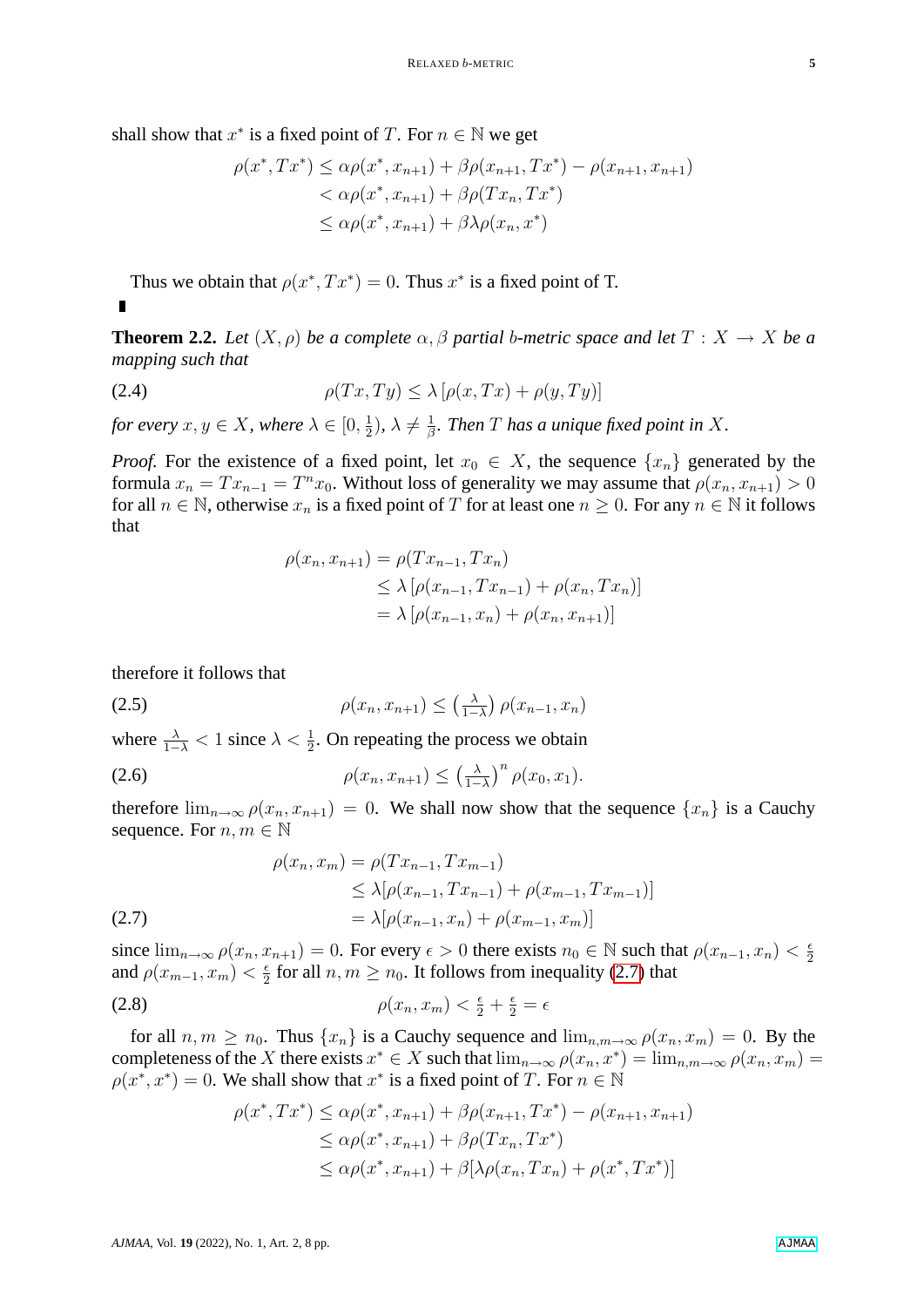$$
\rho(x^*, Tx^*)[1 - \beta \lambda] \leq \alpha \rho(x^*, x_{n+1}) + \beta \lambda \rho(x_n, Tx_n)
$$

$$
\rho(x^*, Tx^*) \leq \frac{\alpha}{1 - \beta \lambda} \rho(x^*, x_{n+1}) + \frac{\beta \lambda}{1 - \beta \lambda} \rho(x_n, Tx_n)
$$

therefore it follows that  $\rho(x^*, Tx^*) = 0$ . Thus  $x^*$  is a fixed point of T.

We shall show that if  $x^*$  is a fixed point of T then  $\rho(x^*, x^*) = 0$  From [\(2.4\)](#page-4-1) it follows that

$$
\rho(x^*, x^*) = \rho(Tx^*, Tx^*)
$$
  
\n
$$
\leq \lambda[\rho(x^*, Tx^*) + \rho(x^*, Tx^*)]
$$
  
\n
$$
= 2\lambda\rho(x^*, x^*)
$$
  
\n
$$
< \rho(x^*, x^*)
$$

a contradiction. Therefore it follows that  $\rho(x^*, x^*) = 0$ .

Suppose that  $x^*$ ,  $x^{**} \in X$  are distinct fixed points of T then  $x^* = Tx^*$ ,  $x^{**} = Tx^{**}$  and

$$
\rho(x^*, x^{**}) = \rho(Tx^*, Tx^{**})
$$
  
\n
$$
\leq \lambda[\rho(x^*, Tx^*) + \rho(x^{**}, Tx^{**})]
$$
  
\n
$$
= \lambda[\rho(x^*, x^*) + \rho(x^{**}, x^{**})]
$$

It follows that  $\rho(x^*, x^{**}) = 0$ , i.e.,  $x^* = x^{**}$ .

**Theorem 2.3.** Let  $(X, \rho)$  be a complete  $\alpha, \beta$  partial b-metric space and let  $T : X \to X$  be a *mapping such that*

<span id="page-5-0"></span>(2.9) 
$$
\rho(Tx,Ty) \leq \lambda \max_{x,y \in X} \left\{ \rho(x,y), \rho(x,Tx), \rho(y,Ty) \right\},
$$

*where*  $\lambda \in [0, \frac{1}{4}]$  $\frac{1}{\beta}$ ), for all  $x, y \in X$ . Then  $T$  has a unique fixed point.

*Proof.* We begin by showing that, if fixed points of T exists, then it is unique. let  $x^*$ ,  $x^{**}$  be two distinct fixed points of T then  $Tx^* = x^*$  and  $Tx^{**} = x^{**}$ . It follows that from [\(2.9\)](#page-5-0) that

$$
\rho(x^*, x^{**}) = \rho(Tx^*, Tx^{**})
$$
  
\n
$$
\leq \lambda \max_{x^*, x^{**} \in X} \{ \rho(x^*, x^{**}), \rho(x^*, Tx^*), \rho(x^{**}, Tx^{**}) \}
$$
  
\n
$$
\leq \lambda \max_{x^*, x^{**} \in X} \{ \rho(x^*, x^{**}), \rho(x^*, x^*), \rho(x^{**}, x^{**}) \}
$$

From definition [1.2,](#page-1-0)property [(ii)]

$$
\rho(x^*, x^{**}) \le \lambda \rho(x^*, x^{**}) < \rho(x^*, x^{**})
$$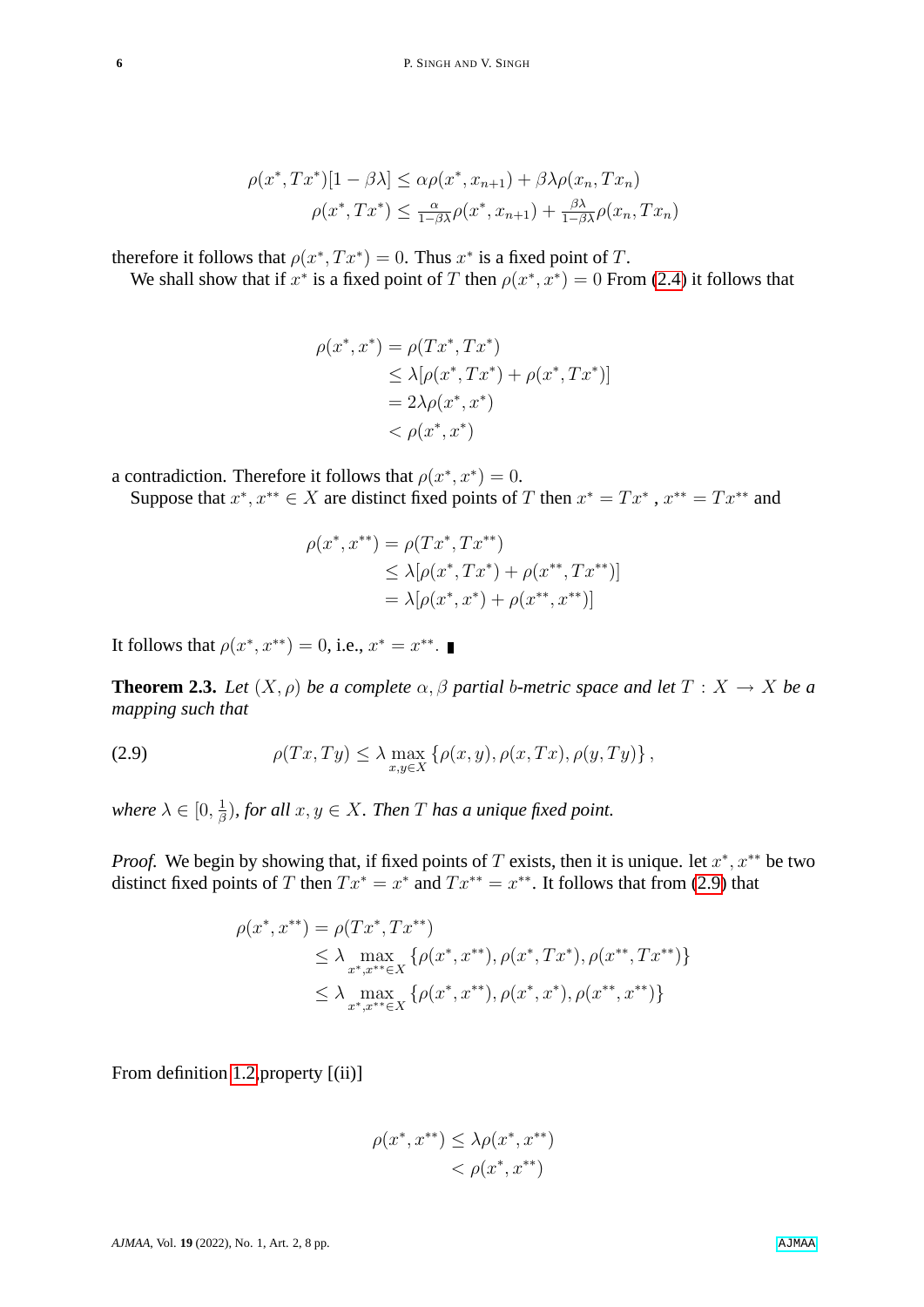a contradiction, thus  $\rho(x^*, x^{**}) = 0$ . For the existence of the fixed point, let  $x_0 \in X$  be arbitrary and define a sequence by  $x_n = Tx_{n-1}$  for all  $n \in \mathbb{N}$ . From [\(2.9\)](#page-5-0) we get

$$
\rho(x_{n+1}, x_n) = \rho(Tx_n, Tx_{n-1})
$$
  
\n
$$
\leq \lambda \max_{n \in \mathbb{N}} \{ \rho(x_n, x_{n-1}), \rho(x_n, Tx_n), \rho(x_{n-1}, Tx_{n-1}) \}
$$
  
\n
$$
= \lambda \max_{n \in \mathbb{N}} \{ \rho(x_n, x_{n-1}), \rho(x_n, x_{n+1}), \rho(x_{n-1}, x_n) \}
$$
  
\n
$$
= \lambda \max_{n \in \mathbb{N}} \{ \rho(x_n, x_{n-1}), \rho(x_n, x_{n+1}) \}
$$

If  $\max_{n\in\mathbb{N}} \{\rho(x_n, x_{n-1}), \rho(x_n, x_{n+1})\} = \rho(x_n, x_{n+1})$  then we obtain that  $\rho(x_{n+1}, x_n) \leq \lambda \rho(x_{n+1}, x_n) < \rho(x_{n+1}, x_n)$ , a contradiction thus we get that  $\max_{n\in\mathbb{N}} \{\rho(x_n, x_{n-1}), \rho(x_n, x_{n+1})\} = \rho(x_n, x_{n-1})$  and we obtain that

$$
\rho(x_{n+1}, x_n) \le \rho(x_n, x_{n-1}).
$$

Repeating the process we get  $\rho(x_{n+1}, x_n) \leq \lambda^n \rho(x_1, x_0)$  for all  $n \geq 0$ . For  $m, n \in \mathbb{N}$ , we have

$$
\rho(x_n, x_{n+m})
$$
\n
$$
\leq \alpha \rho(x_n, x_{n+1}) + \beta \rho(x_{n+1}, x_{n+m}) - \rho(x_{n+1}, x_{n+1})
$$
\n
$$
\leq \alpha \rho(x_n, x_{n+1}) + \beta \alpha \rho(x_{n+1}, x_{n+2}) + \beta^2 \rho(x_{n+2}, x_{n+m}) - \beta \rho(x_{n+2}, x_{n+2})
$$
\n
$$
\leq \alpha \rho(x_n, x_{n+1}) + \alpha \beta \rho(x_{n+1}, x_{n+2}) + \cdots + \alpha \beta^{m-2} \rho(x_{n+m-2}, x_{n+m-1})
$$
\n
$$
+ \beta^{m-1} \rho(x_{n+m-1}, x_{n+m})
$$
\n
$$
\leq \alpha \lambda^n \rho(x_0, x_1) + \alpha \beta \lambda^{n+1} \rho(x_0, x_1) + \cdots + \alpha \beta^{m-2} \lambda^{n+m-2} \rho(x_0, x_1)
$$
\n
$$
+ \beta^{m-1} \lambda^{n+m-1} \rho(x_0, x_1)
$$
\n
$$
= \alpha \lambda^n \rho(x_0, x_1) \left[1 + \beta \lambda + \cdots + \beta^{m-2} \lambda^{m-2}\right] + \beta^{m-1} \lambda^{n+m-1} \rho(x_0, x_1)
$$
\n
$$
= \lambda^n \left[\alpha \frac{1 - \beta^{m-1} \lambda^{m-1}}{1 - \beta \lambda} + \beta^{m-1} \lambda^{m-1}\right] \rho(x_0, x_1)
$$
\n
$$
= \frac{\lambda^n}{(1 - \beta \lambda)} \left[\alpha - \beta^{m-1} \lambda^{m-1}(\alpha + \beta \lambda - 1)\right] \rho(x_0, x_1)
$$
\n
$$
\leq \lambda^n \frac{\alpha}{(1 - \beta \lambda)} \rho(x_0, x_1).
$$

Since  $\lambda \in [0, \frac{1}{4}]$  $\frac{1}{\beta}$ ) and  $\beta \ge 1$  implies that  $\rho(x_n, x_{n+m}) \to 0$  as  $n \to \infty$ . It follows that the sequence  $\{x_n\}$  is a Cauchy sequence in  $(X, \rho)$ . Since  $(X, \rho)$  is complete there exists  $x^* \in X$ such that

(2.10) 
$$
\lim_{n \to \infty} \rho(x_n, x^*) = \rho(x^*, x^*) = 0.
$$

<span id="page-6-0"></span>We now show that  $x^*$  is a fixed point of the mapping T. For  $n \in \mathbb{N}$ 

$$
\rho(x^*, Tx^*) \leq \alpha \rho(x^*, x_{n+1}) + \beta \rho(x_{n+1}, Tx^*) - \rho(x_{n+1}, x_{n+1})
$$
  
\n
$$
\leq \alpha \rho(x^*, x_{n+1}) + \beta \rho(Tx_n, Tx^*)
$$
  
\n(2.11)  
\n
$$
\leq \alpha \rho(x^*, x_{n+1}) + \beta \lambda \rho(x_n, x^*)
$$

Using [\(2.10\)](#page-6-0) and taking  $n \to \infty$ , we obtain  $\rho(x^*, Tx^*) = 0$ . Thus  $x^*$  is a fixed point of T.